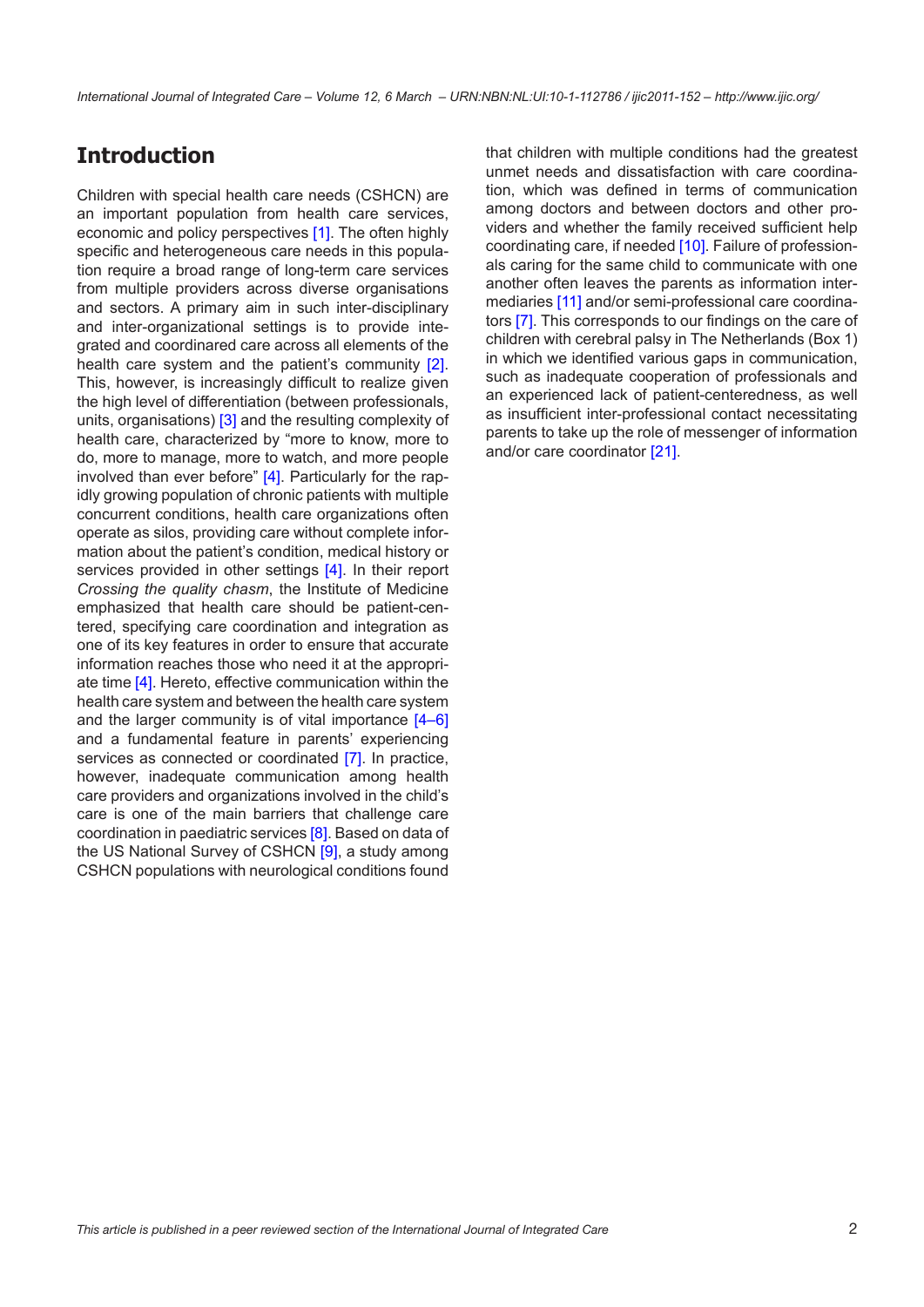value in using the system [[31\]](#page-10-0), the present study aimed to evaluate parents' experiences regarding the system's contribution to their communication with involved professionals during the six-months pilot. Hereto, we focused on those aspects of parent-professional communication in which we previously identified gaps and hence were targets of improvement for the web-based system, being sufficiency of contact, timeliness of information exchange, accessibility of professionals, consistency of information and the extent to which parents felt they had to act as care coordinator or messenger of information between professionals. In addition, we aimed to gain insight into factors related to parents' system use and non-use, by comparing parents who had used the system (n=21) with those who had not used the system (n=9) with respect to their baseline experiences with parent-professional communication and the complexity of their child's care network, hypothesizing that users would have less positive baseline experiences and a more complex care network.

# **Theory and methods**

#### **System aims**

Following the Chronic Care Model [[29\]](#page-10-0), productive interactions between the patient('s family) and involved practice teams arise from essential system changes at the health care organization level, such as self-management support, delivery system design, decision support and clinical information systems [[6](#page-9-0)].

**Box 2.** Improving communication in cerebral palsy care

Although eHealth technology has the potential to contribute to each of these system changes [\[36\]](#page-10-0), changes with respect to self-management support (how to help patients live with their conditions) and delivery system design (who's on the health care team and in what ways they interact with patients) will relatively be most visible to the patient('s family) [[6](#page-9-0)]. As the identified gaps in our study (Box 2) particularly reflected improvement needs in these domains, the primary aims of the web-based system were to increase patient-centeredness, facilitate inter-professional contact and enhance network transparency. In the Appendix, an overview is given of these aims and the corresponding design features. In the present study, we focused on the system's aim to increase patient-centeredness and hereto evaluated parents' experiences regarding the system's contribution to their communication with involved professionals during the six-months pilot.

#### **Study population**

In order to obtain data representative for the integrated care setting of cerebral palsy, three Dutch care regions were included ranging from urban to more rural settings. The selection of patients was carried out by a rehabilitation physician, based on files of patients with annual supervision and the following selection criteria: (1) diagnosis cerebral palsy (confirmed by neurologist) and (2) age between 4–8 years [from the age of four years diagnosis is mostly clear and (special) education becomes an additional communication partner in the

To identify experienced gaps in communication across the integrated care setting of cerebral palsy, we searched the literature for appropriate research methodology. Existing methods though were often restricted to only one aspect of communication (e.g. discharge- or referral communication), one communication link (e.g. general practitioner—hospital specialist) or one evaluation perspective (e.g. the perspective of primary care physicians), or relied solely on quantitative-resp. qualitative methods, thus obtaining either general/population based data or in-depth qualitative data derived from small samples [\[28](#page-10-0)]. In view of these shortcomings, we developed a mixed method evaluation approach [[28\]](#page-10-0), based on key elements of the Chronic Care Model [[6](#page-9-0), [29](#page-10-0)], quality of care aspects formulated by the Institute of Medicine [[4](#page-9-0)] and essential quality dimensions of information(-exchange) [\[30](#page-10-0)]. Application of this approach in three Dutch cerebral palsy care regions [\[21](#page-10-0)] showed that parents primarily experienced gaps in inter-professional communication, particularly between the (rehabilitation) hospital and primary care physiotherapy resp. (special) education/day care centre. Subsequent in-depth interviews with a subset of parents showed that the experienced gaps were primarily related to inadequate cooperation of professionals and an experienced lack of patient-centeredness, as well as insufficient inter-professional information-exchange and consistency of information, which often necessitated parents to take up the role of messenger of information or even that of care coordinator [[21\]](#page-10-0). Confronting professionals with these findings yielded further understanding of underlying factors, such as capacity problems and a lack of interdisciplinary guidelines and clear definition of roles, tasks and responsibilities [\[21](#page-10-0)].

Based on these gaps in communication, we developed an asynchronous secure web-based system for parent-professional and interprofessional communication, aimed at increasing patient centeredness, facilitating inter-professional contact and enhancing network transparency [\[31](#page-10-0)]. For each of these aims, functional specifications were formulated, which were subsequently translated into technical requirements (see Appendix). Based on the findings of a six-month pilot-evaluation in three Dutch care regions, the system proved to be technically robust and reliable [[31](#page-10-0)]. Approximately two-thirds of the parents and half of the professionals had used the system, of which most parents and some professionals reported to have experienced added value in its use [\[31](#page-10-0)], comprising each of the three system aims: patient-centeredness (parents could ask questions at the moment they arose and the whole network could be reached at once, avoiding fruitless phone calls), inter-professional contact (lower threshold for consultation, contact with disciplines which previously were not actively involved in decision making) and network transparency (professionals were being kept up to date between visits, obtaining insight about other professionals' advice; parents could re-view their communication with professionals) [\[31](#page-10-0)].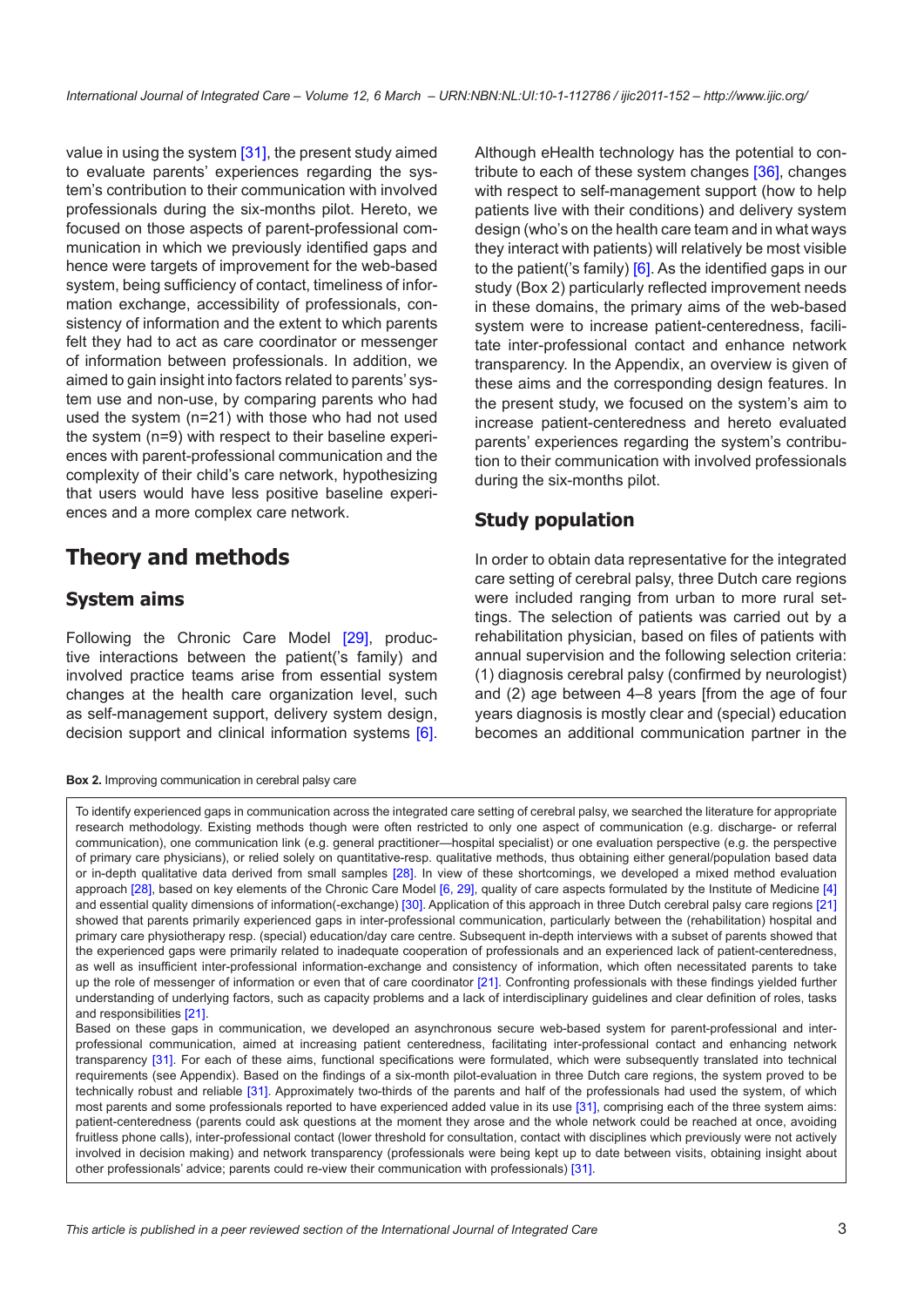care network]. Parents needed to have (1) sufficient Dutch language skills (as judged by the rehabilitation physician) in order to be able to use the communication system and complete questionnaires and (2) access to the internet as well as basic knowledge how to use it. Finally, minimal three involved professionals [i.e. the child's rehabilitation physician, (primary care) physiotherapist and professional of (special) education/day care centre] needed to participate in the study in order to have a sufficient network for communication. On the basis of these criteria, the parents of 30 cerebral palsy patients were included in the study. After completion of informed consent they received log-in data for access to the system. The study was conducted in keeping with the protocol of the WMA Declaration of Helsinki. According to Dutch legislation (WMO Medical Research Involving Human Subjects Act) a medical ethics review was not required.

#### **System use and non-use**

System use was on a voluntary basis, i.e. parents were free in their choice to use the system in a given situation or apply their usual modes of communication (face-to-face, telephone etc.). The system comprised an open access part (a generally accessible website with project related information) and a personalized secured access part with various consultation options. Parents could contact professionals in their child's care network, while professionals could contact both parents as well as colleague-professionals involved in the patient's care network. For each submitted question parents had to mark one feedback-responsible professional, an automatic copy was sent to other involved professionals (parents could remove this option if preferred, see Appendix). Information about parents' system use was extracted from the system's database. Of the 30 participating parents, 21 had actually used the system during the six-months pilot by submitting one or more questions and/or responses to professionals, whereas nine parents had only logged into the system without submitting a question/response. Considering the system's aim to improve parent-professional and inter-professional communication, system use was defined in terms of submitting a question/response on the system more than once. Consequently, trying out the system only once or logging-in without submitting a question/response was not considered actual system use.

### **Study design**

#### **Baseline questionnaire (T0)**

In order to describe the study population and to evaluate parents' experiences with parent-professional communi-

cation before the pilot, parents completed a baseline questionnaire, including parent/patient characteristics, frequency and modes of contact with involved professionals in the child's care network and parents' experiences regarding their communication with these professionals, focusing on sufficiency of contact, timeliness of information exchange, accessibility of professionals, consistency of information and the extent to which parents felt they had to act as care coordinator and/or messenger of information between professionals. For each of these aspects a scoring table was used in which parents could indicate for each involved professional the extent to which they had experienced sufficient contact/timely information exchange etc. during the preceding six months (3-point Likert scale *'usually'*, *'occasionally'* or *'rarely'*, see Appendix).

#### **Questionnaire after six-month pilot (T1)**

After the pilot parents completed a questionnaire on the experienced contribution of the system to each of these aspects of parent-professional communication. In addition, parents were asked whether they less often needed face-to-face/telephone contact with involved professionals as a result of using the system. For the items sufficiency of contact, timeliness of information exchange and accessibility of professionals, the experienced contribution was evaluated by means of scoring tables in which parents could indicate for each involved professional the extent to which they had experienced a contribution of the system (3-point Likert scale *'considerably'*, *'to some extent'* or *'(hardly) not'*, see Appendix). For the items consistency of information and the coordinator/messenger role, detailed evaluation per professional was considered less appropriate given the inter-dependency among professionals that is inherent to these aspects of parent-professional communication. Therefore instead of using scoring tables, the experienced contribution for these items was evaluated by means of a 5-point Likert-scale (ranging from *'yes, definitely'* to *'no, not at all'*, see Appendix).

### **Data analysis**

#### **Parents' questionnaire responses T0/T1**

Parents' T0 questionnaire responses were listed in an overall table, indicating for each parent the proportion of professionals that were scored with a positive/intermediate/negative response (respectively *'usually'*/*'occasionally'*/*'rarely'*, see [Table 1\)](#page-4-0). As such, the intermediate and negative responses represented experienced shortcomings in parent-professional communication and thus targets for improvement of the communication system.

Parents' T1 questionnaire responses on the items sufficiency of contact, timeliness of information exchange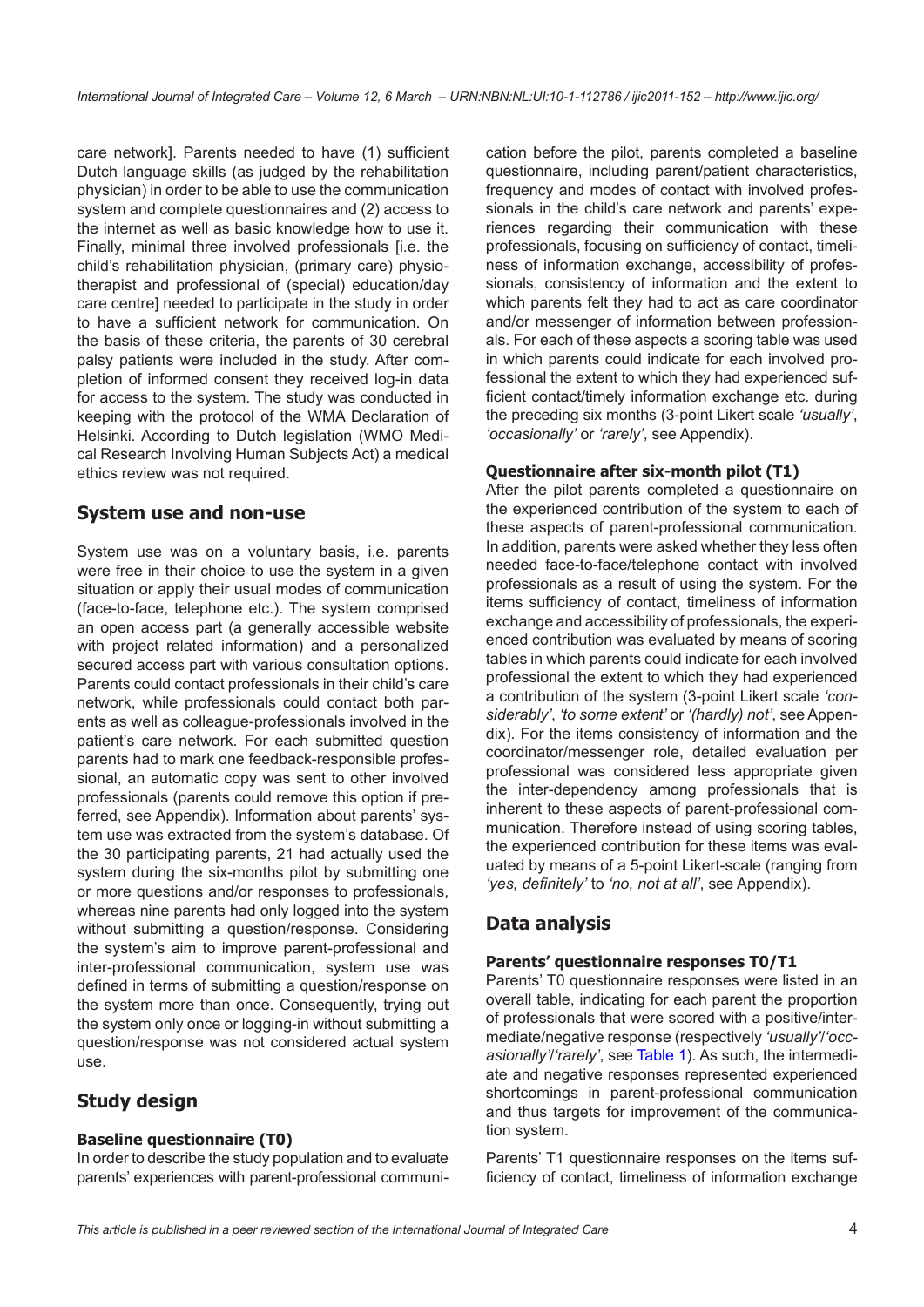|               |                             |                                                                       | Sufficiency                           |                         | Timeliness                                                        |                                                            | Accessibility                  |                                |                                                                 | Consistency           |                          |                                                                          | Coordinator                         |                                  |                                                                                    | Messenger      |                 |  |
|---------------|-----------------------------|-----------------------------------------------------------------------|---------------------------------------|-------------------------|-------------------------------------------------------------------|------------------------------------------------------------|--------------------------------|--------------------------------|-----------------------------------------------------------------|-----------------------|--------------------------|--------------------------------------------------------------------------|-------------------------------------|----------------------------------|------------------------------------------------------------------------------------|----------------|-----------------|--|
|               |                             | With this professional I                                              | [] had sufficient<br>contact          |                         | With this professional I<br>[] had timely<br>information exchange | This professional was<br>[] accessible for<br>consultation |                                |                                | Of this professional I<br>[] received consistent<br>information |                       |                          | With this professional I<br>[] felt I had to act as<br>care coordination |                                     |                                  | With this professional I<br>[] felt I had to act as<br>messenger of<br>information |                |                 |  |
|               | Parent                      |                                                                       | $N_{\text{professionals}}$            |                         | $\rm N_{\rm professionals}$                                       | N <sub>professionals</sub>                                 |                                |                                | $\rm N_{\rm professionals}$                                     |                       |                          | $N_{\text{professionals}}$                                               |                                     |                                  | N <sub>professionals</sub>                                                         |                |                 |  |
| $\mathbf{1}$  |                             | 5                                                                     | $\mathbf{1}$                          | $\overline{4}$          | $\overline{2}$                                                    | 3<br>$\mathbf{1}$<br>$\mathbf{1}$                          |                                |                                | 5<br>$\mathbf{1}$                                               |                       |                          | $\overline{2}$<br>3                                                      |                                     |                                  | $\mathbf{1}$                                                                       |                | $5\phantom{.0}$ |  |
|               | $\overline{2}$              | $\overline{7}$                                                        | $\overline{2}$<br>$\overline{2}$      |                         | 9                                                                 |                                                            | $\boldsymbol{9}$               |                                |                                                                 | 8                     |                          | 5<br>$\overline{7}$                                                      |                                     | 3                                | $\overline{4}$                                                                     |                | $\mathfrak{S}$  |  |
|               | 3                           | 10<br>$\overline{4}$                                                  |                                       |                         | 12<br>$\overline{4}$                                              | 12                                                         |                                |                                | 12<br>$\overline{4}$                                            |                       |                          | 5                                                                        |                                     |                                  | 6<br>$6\phantom{1}$<br>3                                                           |                |                 |  |
|               | 4<br>5                      | $\mathbf{1}$                                                          |                                       |                         | 5                                                                 | $\overline{4}$<br>$\overline{2}$<br>3                      |                                |                                |                                                                 | 5                     |                          |                                                                          | $\overline{4}$<br>5                 |                                  | $\mathbf{1}$                                                                       |                |                 |  |
|               | 6                           | $\overline{4}$<br>9<br>$\overline{3}$                                 |                                       | 10                      | $\overline{1}$                                                    | $\overline{7}$                                             | $\mathbf{1}$                   |                                | $\overline{4}$                                                  |                       |                          | $\overline{7}$                                                           |                                     |                                  | $\overline{3}$                                                                     |                |                 |  |
|               | $\overline{7}$              | 8                                                                     | $\overline{4}$<br>$\overline{1}$      | $\overline{9}$          | $\overline{1}$                                                    | $\overline{2}$                                             | $\overline{7}$                 |                                |                                                                 | $\overline{4}$        |                          |                                                                          | 3<br>$\overline{4}$                 |                                  |                                                                                    | 10             |                 |  |
|               | 8                           | 6<br>3                                                                |                                       | 5                       | $\overline{2}$                                                    |                                                            | 6                              |                                |                                                                 | 6                     |                          |                                                                          | $\overline{2}$<br>$\mathbf{1}$<br>3 |                                  | $\mathbf{1}$                                                                       |                |                 |  |
|               | 9                           | $\overline{4}$                                                        | $\mathfrak{S}$                        | 3                       | $\overline{2}$                                                    | 5                                                          | $\overline{2}$                 |                                |                                                                 | 6                     |                          | $\overline{4}$                                                           |                                     | $\mathbf{3}$                     | 3                                                                                  |                | $\overline{1}$  |  |
| Use $(n=21)$  | 10                          | 3                                                                     | $\overline{2}$                        | $\mathbf{1}$            | $\mathbf{1}$                                                      | 3                                                          | $\mathbf{1}$                   |                                |                                                                 | $\overline{4}$        |                          | 3                                                                        | $\overline{1}$                      | $\mathbf{1}$                     |                                                                                    | $\overline{2}$ |                 |  |
|               | 11                          | 5<br>$\overline{3}$<br>3                                              |                                       | 1                       | 7<br>$\mathbf{3}$                                                 | $\mathbf{1}$                                               | 9                              | $\overline{2}$                 | 10<br>$\mathbf{1}$                                              |                       | 11                       |                                                                          | 11                                  |                                  |                                                                                    |                |                 |  |
|               | 12                          |                                                                       | 14                                    | 14                      | $\overline{1}$                                                    | 14<br>$\overline{7}$                                       | $\mathbf{1}$                   |                                |                                                                 | 15                    |                          | 10                                                                       |                                     | $\overline{1}$                   |                                                                                    | 14             | $\overline{2}$  |  |
|               | 13<br>14                    | 8<br>6                                                                | $\overline{1}$<br>$\overline{2}$<br>1 | 3                       | 9<br>$\mathfrak{S}$                                               | $\overline{2}$                                             | $\mathbf{1}$<br>$\mathfrak{S}$ |                                |                                                                 | $\boldsymbol{9}$<br>X |                          | 8<br>$\overline{2}$                                                      |                                     | $\overline{1}$<br>$\overline{2}$ | 5                                                                                  | 5              |                 |  |
|               | 15                          | 6                                                                     | $\mathbf{1}$                          |                         | $\overline{7}$                                                    | $\overline{4}$                                             | $\overline{2}$                 |                                |                                                                 | $\overline{7}$        |                          |                                                                          | $\overline{7}$                      |                                  |                                                                                    | 6              |                 |  |
|               | 16                          | $\overline{2}$                                                        | $\overline{2}$                        |                         | $\overline{2}$                                                    | $\overline{3}$                                             | $\overline{2}$                 |                                |                                                                 | $\mathbf{1}$          |                          | $\mathbf{1}$                                                             |                                     | $\overline{1}$                   |                                                                                    | X.             |                 |  |
|               | 17                          |                                                                       | 6                                     |                         | 6                                                                 | 3                                                          | $\mathbf{1}$                   |                                |                                                                 | X                     |                          |                                                                          | Reconomic                           |                                  |                                                                                    | $\overline{2}$ |                 |  |
|               | 18                          | 11<br>$\mathbf{1}$                                                    |                                       |                         | 12                                                                | 3<br>$\overline{9}$                                        |                                |                                | 12                                                              |                       |                          | 12                                                                       |                                     |                                  | 10                                                                                 |                |                 |  |
|               | 19                          | $\overline{4}$                                                        | 3                                     | 3                       | $\mathbf{1}$                                                      |                                                            | $\overline{4}$                 |                                |                                                                 | $\overline{4}$        |                          | $\overline{4}$                                                           |                                     | $\overline{1}$                   | $\overline{2}$                                                                     | $\mathbf{1}$   | 1               |  |
|               | 20                          | 4                                                                     | $\overline{2}$                        | $\overline{\mathbf{4}}$ | $\mathbf{1}$                                                      | 4                                                          | $\mathbf{1}$                   |                                |                                                                 |                       | X.                       | $\mathbf{1}$                                                             | $\overline{1}$                      | $\overline{2}$                   | $\mathbf{1}$                                                                       | $\overline{1}$ | $\mathbf{1}$    |  |
|               | 21                          |                                                                       | 6                                     |                         | 5                                                                 | 3<br>$\mathbf{1}$                                          |                                |                                | 3<br>1                                                          |                       |                          | $\overline{4}$<br>$\overline{1}$                                         |                                     |                                  |                                                                                    | 5              |                 |  |
|               | 22                          | 8                                                                     | $\overline{7}$                        |                         | 5                                                                 |                                                            | 6                              |                                |                                                                 | 6                     |                          |                                                                          | 6                                   |                                  |                                                                                    | $\overline{2}$ |                 |  |
|               | 23<br>24                    |                                                                       | $\mathfrak{S}$                        | 5<br>3                  | $\overline{5}$<br>$\overline{1}$                                  | 8                                                          | $\mathfrak{S}$<br>5            |                                | $\overline{4}$                                                  | 5                     | $\overline{4}$           | 5                                                                        |                                     | $\overline{2}$                   | $\overline{4}$                                                                     | 5              | $\sqrt{2}$      |  |
| Non-use (n=9) | 25                          | 5<br>5                                                                |                                       |                         | 5                                                                 | $\mathbf{1}$<br>$\overline{4}$                             |                                | $\overline{4}$<br>$\mathbf{1}$ |                                                                 |                       | 5<br>5                   |                                                                          |                                     | $\mathsf 3$                      |                                                                                    | $\mathbf{1}$   |                 |  |
|               | 26                          | 3                                                                     | $\sqrt{3}$                            | $\overline{4}$          | $\overline{1}$<br>$\mathbf{1}$                                    | 3                                                          | $\mathfrak{S}$                 |                                | $\overline{4}$                                                  |                       | $\mathbf{1}$             |                                                                          | $\overline{2}$                      |                                  | $\overline{1}$                                                                     |                | $\overline{4}$  |  |
|               | 27                          | $\overline{4}$                                                        | $\overline{2}$                        |                         | 8                                                                 |                                                            | 8                              |                                |                                                                 | X                     |                          | $\overline{4}$                                                           |                                     | $\overline{4}$                   |                                                                                    | $X$ .          |                 |  |
|               | 28                          |                                                                       | 8                                     | $\overline{7}$          | $\mathbf{1}$                                                      |                                                            | 5                              |                                |                                                                 | 8                     |                          | $\overline{5}$                                                           |                                     | $\overline{3}$                   | 5                                                                                  |                |                 |  |
|               | 29                          | $\overline{4}$                                                        | 6<br>$\overline{2}$                   | 6                       | $\overline{4}$                                                    |                                                            | 10                             |                                | 6                                                               | $\overline{1}$        | $\mathbf{1}$             |                                                                          | $\overline{2}$                      |                                  |                                                                                    | 6              |                 |  |
|               | 30                          | $\overline{7}$                                                        | $\mathbf{1}$                          | 6                       | $\overline{2}$                                                    |                                                            | 8                              |                                | 3                                                               |                       | $\overline{2}$           | $\overline{3}$                                                           |                                     | 3                                |                                                                                    | 3              |                 |  |
| Total         | $\rm N_{\rm professionals}$ | 176                                                                   | 10<br>55                              | 177                     | 31<br>9                                                           | 158                                                        | 48                             | $\overline{7}$                 | 151                                                             | 19                    | $\overline{2}$           | 126                                                                      | 42                                  | 17                               | 88                                                                                 | 47             | 19              |  |
|               | $\%$                        | 73%                                                                   | 23%<br>4%                             | 82%                     | 14%<br>4%                                                         | 74%                                                        | 23%                            | 3%                             | 88%                                                             | 11%                   | 1%                       | 68%                                                                      | 23%                                 | 9%                               | 57%                                                                                | 31%            | 12%             |  |
|               | $\%_{\text{parents}}$       |                                                                       | 73% (n=22)                            |                         | 57% (n=17)                                                        | 63% (n=19)<br>38% (n=10)                                   |                                |                                |                                                                 |                       | 72% (n=21)<br>79% (n=22) |                                                                          |                                     |                                  |                                                                                    |                |                 |  |
|               |                             | $=$ 'Usually'                                                         |                                       |                         |                                                                   |                                                            |                                |                                |                                                                 |                       |                          |                                                                          | $=$ 'Rarely'                        |                                  |                                                                                    |                |                 |  |
|               |                             | = 'Occasionally'<br>= 'Occasionally'<br>$=$ 'Usually'<br>$= 'Rarely'$ |                                       |                         |                                                                   |                                                            |                                |                                |                                                                 |                       |                          |                                                                          |                                     |                                  |                                                                                    |                |                 |  |
|               |                             | $\mathbf{x}$                                                          | = Missing value                       |                         |                                                                   |                                                            |                                |                                |                                                                 |                       |                          |                                                                          | <b>EXE = Missing value</b>          |                                  |                                                                                    |                |                 |  |
|               |                             |                                                                       |                                       |                         |                                                                   |                                                            |                                |                                |                                                                 |                       |                          |                                                                          |                                     |                                  |                                                                                    |                |                 |  |

<span id="page-4-0"></span>**Table 1.** Parents' baseline experiences regarding parent-professional communication

and accessibility of professionals were listed in an overall table, indicating parent's responses regarding the experienced contribution of the system for each involved professional that participated in the study [*'considerably'*, *'to some extent'*/*'(hardly) not'*, see [Table 3](#page-6-0)].

#### **Factors associated with parents' system use and non-use**

To evaluate whether parents' system use was associated with their baseline experiences regarding parent-professional communication, the T0-questionnaire responses of parents who had used the system (use-group, n=21) were compared with the responses of parents who had not used the system (non-use group, n=9), focusing on the proportion of professionals that were scored with a positive experience on the concerning aspect of parent-professional communication. Given the skewed distribution of these proportions, non-parametric tests for independent samples were applied (Mann-Whitney, a=0.05), using one-sided p-values in line with our hypothesis that the use-group would have less positive baseline experiences with parent-professional communication and thus the proportion of professionals that were scored with a positive experience would be lower than in the non-use group. In addition, we evaluated whether the complexity of their child's care network was associated with parents' system use, by comparing the amount of involved professionals and institutions between the use and non-use group. For this comparison independent-sample t-tests were applied (a=0.05), using one-sided p-values in line with our hypothesis that the amount of involved professionals and institutions would be higher in the use-group than in the non-use-group.

### **Results**

#### **Parents' baseline experiences (T0)**

Table 1 summarises parents' responses at baseline, both for the parents who had used the system (use,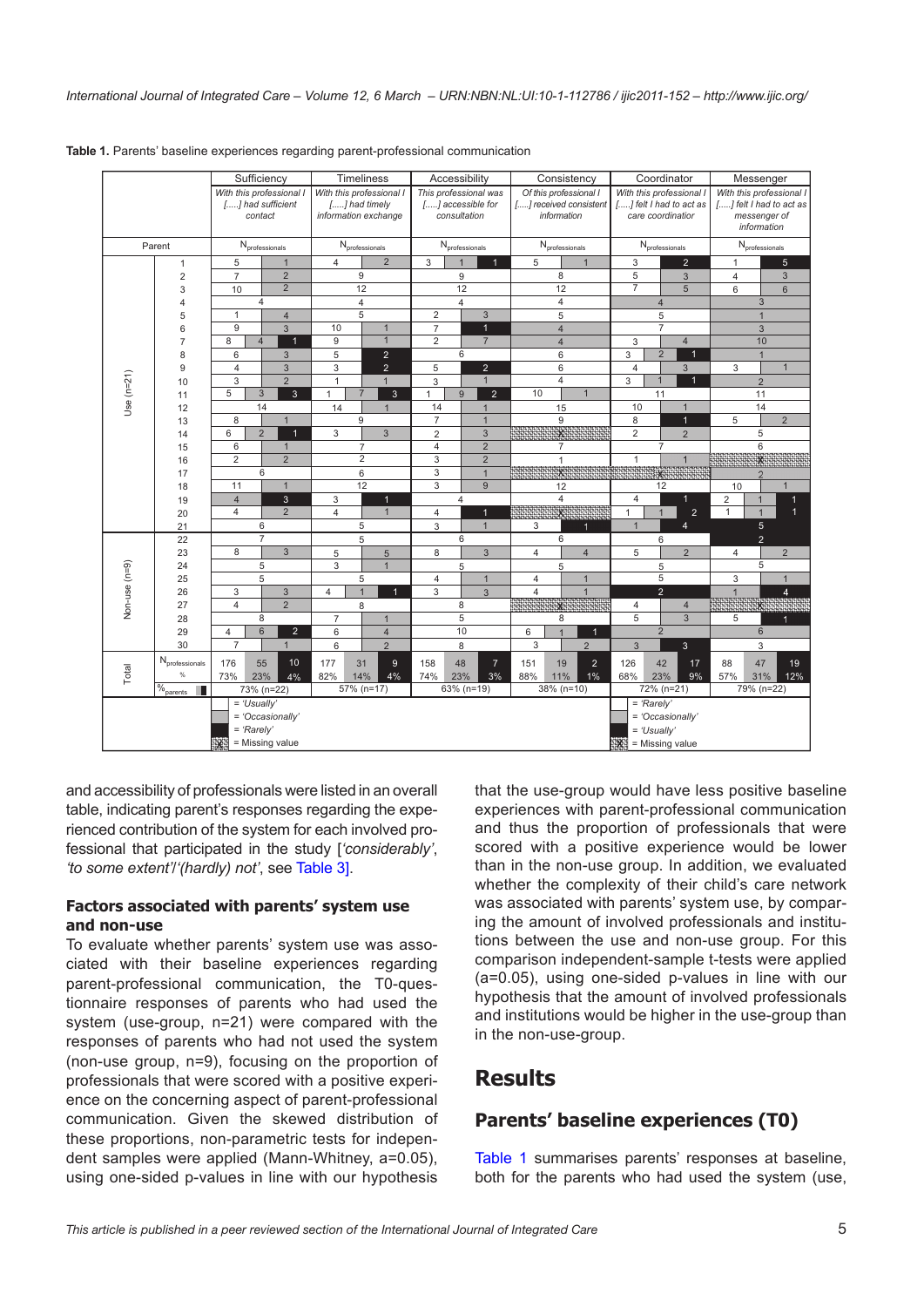n=21) and the parents who had not used it during the six-month pilot (non-use, n=9). The numbers represent the number of professionals that were marked with a positive (white label), intermediate (grey label) or negative response (black label). As can be seen in the vertical total scores, the majority of professionals were marked with a positive response, although the proportion of positive responses differed between the items, ranging from 88% for consistency of information to 57% for parents as messenger of information. However, looking horizontally at the individual parent level, each parent had scored intermediate or negative responses on one or more items. A relatively high proportion of parents indicated that they had to act as care coordinator or messenger of information: resp. 21 out of 29 parents (72%) and 22 out of 28 parents (79%) had scored one or more professionals with an intermediate and/or negative response. Of the professionals that were marked with a negative response (n=26), the majority were medical specialists (n=14) and paramedical therapists in (special) education-/day care centres  $(n=8)$ .

#### **Parents' system use during the sixmonth pilot**

Of the 30 participating parents, 21 parents had actually used the system, submitting n=111 questions and n=59 responses, with a mean of five questions (range 1–17) and three responses (range 1–9) per parent. As can be seen in Table 2, the rehabilitation physician was most frequently marked as feedback-responsible professional (41% of the 111 submitted questions), next to the physiotherapist and occupational therapist (respectively 20% and 14% of the 111 submitted questions). Overall, (para-)medical professionals were feedback-responsible for the far majority of parents' questions (90%), whereas education professionals were addressed for feedback in only 10% of the submitted questions.

### **Experienced contribution of the system (T1)**

Of the 21 parents that had used the system, 20 completed the T1-questionnaire. [Table 3](#page-6-0) shows their responses regarding the experienced contribution of the system to respectively sufficiency of contact (s), accessibility of professionals (a) and timelinesss of information exchange (t) for each involved professional that participated in the system's pilot. As can be seen in the overall scores at the bottom of the the table, all 20 parents that completed the T1-questionnaire indicated that for one or more involved professionals the system had to a greater or lesser extent-contributed to sufficient contact, accessibility and/or timely **Table 2.** Overview of feedback-responsible professionals in parents' submitted questions (n=111).

|             |             |                                        | Questions               |                         |  |
|-------------|-------------|----------------------------------------|-------------------------|-------------------------|--|
|             |             |                                        | n                       | %                       |  |
| Care        |             | Region A (urban)                       | 34                      | 31                      |  |
| region      |             | Region B (urban/rural)                 | 16                      | 14                      |  |
|             |             | Region C (rural)                       | 61                      | 55                      |  |
| Institution |             | Hospital                               | 27                      | 24                      |  |
|             |             | Rehabilitation centre                  | 48                      | 43                      |  |
|             |             | (Special) education/day<br>care centre | 19                      | 17                      |  |
|             |             | Primary care centre                    | 17                      | 15                      |  |
| Discipline  |             | Medical                                | 49                      | 44                      |  |
|             |             | Paramedical                            | 51                      | 46                      |  |
|             |             | Educational                            | 11                      | 10                      |  |
|             | Medical     | Rehabilitation physician               | 45                      | 41                      |  |
|             |             | Paediatrician                          | 3                       | 3                       |  |
|             |             | Paediatric neurologist                 | 1                       | $\mathbf{1}$            |  |
|             | Paramedical | Physiotherapist                        | 22                      | 20                      |  |
|             |             | Occupational therapist                 | 15                      | 14                      |  |
|             |             | Manufacturer                           | 5                       | 5                       |  |
|             |             | rehabilitation aids                    |                         |                         |  |
|             |             | Speech therapist                       | 2                       | 2                       |  |
|             |             | Social work                            | $\overline{\mathbf{c}}$ | $\overline{\mathbf{c}}$ |  |
|             |             | Orthoptist                             | $\overline{c}$          | $\overline{c}$          |  |
|             |             | Pedagogue                              | 1                       | $\overline{1}$          |  |
|             |             | Dietician                              | 1                       | 1                       |  |
|             |             | Creative therapist                     | 1                       | 1                       |  |
|             | Educational | Teacher                                | 8                       | 7                       |  |
|             |             | (Ambulant) supervisor                  | 2                       | 2                       |  |
|             |             | Group leader (day<br>care)             | 1                       | 1                       |  |

information exchange. In total 14 parents indicated that the system had 'considerably' contributed to sufficient contact with one or more involved professionals, particularly the rehabilitation physician (indicated by 10 parents) and the physiotherapist (five parents). With respect to accessibility and timely information exchange, in total 13 parents indicated a considerable contribution of the system, again particularly for the rehabilitation physician (indicated by resp. 8/9 parents) and the physiotherapist (indicated by resp. 9/10 parents). As can be further seen in the table, the number of times that professionals were marked as feedbackresponsible for a submitted question (total n=111) was related to the experienced contribution of the system. For those professionals that had not been marked as feedback-responsible for a submitted question (n=0), parents mostly did not experience a contribution of the system. On the other hand, the table shows that even when a professional was only marked once as feedback-responsible for a submitted question (n=1), various parents indicated that they had experienced a considerable contribution of the system for that particular professional.

Considering parents' responses regarding the experienced contribution of the system to consistency of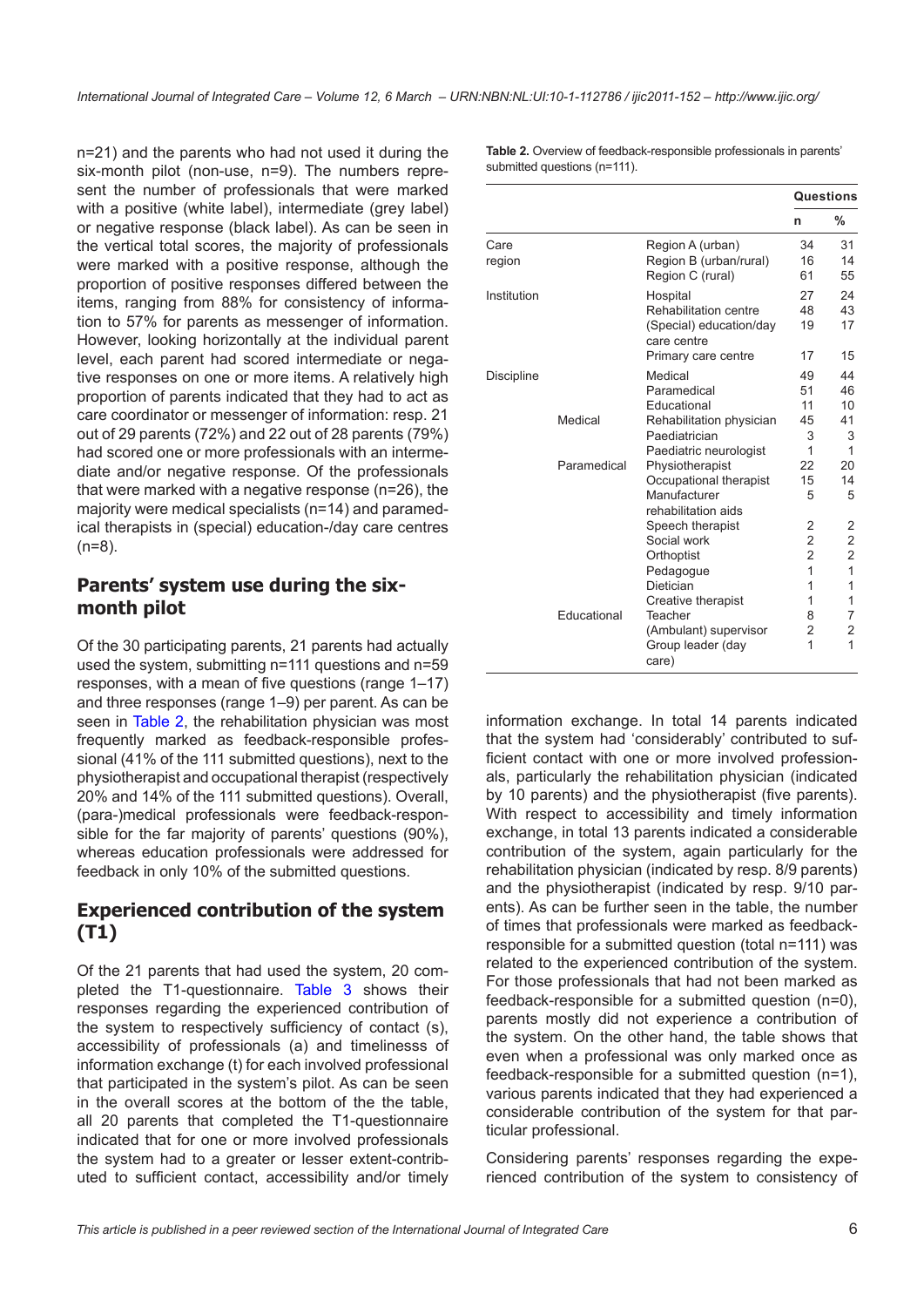<span id="page-6-0"></span>Table 3. Parents' responses regarding the experienced contribution of the system to sufficiency of contact (s), accessibility of professionals (a) and timelinesss of information exchange (t)

| T <sub>1</sub>                                                                                             | <b>Region A</b>                                                                                                                                                                                                                                |            |   |                       |                       |                                                                                |             |                | <b>Region B</b>          |                |                   |                  |                          |                                                                                                                                     | <b>Region C</b> |                                                                          |                |                |                      |                      |                |                |
|------------------------------------------------------------------------------------------------------------|------------------------------------------------------------------------------------------------------------------------------------------------------------------------------------------------------------------------------------------------|------------|---|-----------------------|-----------------------|--------------------------------------------------------------------------------|-------------|----------------|--------------------------|----------------|-------------------|------------------|--------------------------|-------------------------------------------------------------------------------------------------------------------------------------|-----------------|--------------------------------------------------------------------------|----------------|----------------|----------------------|----------------------|----------------|----------------|
|                                                                                                            | Parent Parent                                                                                                                                                                                                                                  |            |   |                       |                       | Parent Parent Parent                                                           | Parent      |                | Parent Parent Parent     |                |                   | l Parentl Parent | Parent                   | Parent                                                                                                                              | Parent          | Parent                                                                   | Parent         | Parent         | Parent               | Parent               | Parent         | Parent         |
|                                                                                                            |                                                                                                                                                                                                                                                | 2          |   | 3                     | 4                     | 5                                                                              | 6           | $\overline{7}$ | 8                        | 9              | 10                | 11               | 12                       | 13                                                                                                                                  | 14              | 15                                                                       | 16             | 17             | 18                   | 19                   | 20             | 21             |
| <b>Hospital</b>                                                                                            |                                                                                                                                                                                                                                                |            |   |                       |                       |                                                                                |             |                |                          |                |                   |                  |                          |                                                                                                                                     | satn            |                                                                          |                |                | sat nsat nsat nsat n |                      | sat nsat n     | sat n          |
| Rehabilitation physician                                                                                   |                                                                                                                                                                                                                                                |            |   | ☆ 8 ※※ 1☆※ ol         |                       | $\begin{array}{ c c c c c c c c c }\n\hline\n& 2 & 4 & 0 & 0 & 2\n\end{array}$ |             |                | $\overline{\mathbf{c}}$  | $\cdots$ 0     |                   | $\overline{4}$   | းေ၀                      |                                                                                                                                     |                 |                                                                          |                |                |                      |                      |                |                |
| Paediatrician                                                                                              |                                                                                                                                                                                                                                                |            |   |                       |                       |                                                                                |             |                | $\overline{\phantom{a}}$ |                |                   | ∷∷ o             |                          |                                                                                                                                     | $\cdots$ o      |                                                                          |                |                |                      | $\cdots$ 0           |                |                |
| Paediatric neurologist                                                                                     |                                                                                                                                                                                                                                                |            |   | $\mathbb{R} \times 0$ |                       |                                                                                |             |                |                          |                |                   |                  |                          |                                                                                                                                     |                 | $\begin{matrix} \vdots & \vdots & 1 \\ \vdots & \vdots & 0 \end{matrix}$ |                |                |                      |                      |                |                |
| Orthopaedic surgeon                                                                                        |                                                                                                                                                                                                                                                |            |   |                       |                       |                                                                                |             |                |                          |                |                   |                  |                          |                                                                                                                                     |                 |                                                                          |                |                |                      |                      | $\cdots 0$     |                |
| Physiotherapist                                                                                            |                                                                                                                                                                                                                                                |            |   |                       |                       |                                                                                |             |                |                          |                |                   |                  |                          |                                                                                                                                     |                 |                                                                          |                |                |                      |                      |                |                |
| Occupational therapist                                                                                     |                                                                                                                                                                                                                                                |            |   |                       |                       |                                                                                |             |                |                          |                |                   |                  |                          |                                                                                                                                     |                 |                                                                          |                |                |                      |                      |                |                |
| Orthoptist                                                                                                 |                                                                                                                                                                                                                                                |            |   |                       |                       |                                                                                |             | [∷∷ o[∷∷ o     |                          |                |                   |                  |                          |                                                                                                                                     |                 |                                                                          |                | ∷∷о            |                      |                      |                |                |
| Other                                                                                                      |                                                                                                                                                                                                                                                |            |   |                       |                       |                                                                                |             |                |                          |                |                   |                  |                          |                                                                                                                                     |                 |                                                                          |                |                |                      |                      |                |                |
| <b>Rehabilitation center</b>                                                                               |                                                                                                                                                                                                                                                |            |   |                       |                       |                                                                                |             |                |                          |                |                   |                  |                          | sat n sat n sat n sat n sat n sat n sat n sat n sat n sat n sat n sat n sat n                                                       | satn            |                                                                          |                |                | sat nsat nsat nsat n | sat nsat nsat n      |                |                |
| Rehabilitation physician                                                                                   |                                                                                                                                                                                                                                                |            |   | $2$ ::: 0             |                       |                                                                                | $\cdots$ of | $\overline{2}$ |                          |                |                   |                  |                          | 6                                                                                                                                   | 6               |                                                                          |                |                |                      | $1$ : $\therefore$ 0 | $\overline{3}$ |                |
| Physiotherapist                                                                                            |                                                                                                                                                                                                                                                |            |   | 4                     |                       |                                                                                | $\cdots$ 0  |                |                          |                |                   | ∷∎о              |                          | $\overline{2}$                                                                                                                      | $\mathbf 0$     |                                                                          | $\ddot{ }$ 0   | $\overline{2}$ |                      |                      |                |                |
| Occupational therapist                                                                                     |                                                                                                                                                                                                                                                |            |   | $\overline{2}$        |                       |                                                                                |             |                |                          |                |                   |                  |                          | $\Omega$                                                                                                                            |                 |                                                                          |                | $\Omega$       | $\Omega$             |                      |                |                |
| Speech therapist                                                                                           |                                                                                                                                                                                                                                                |            |   |                       |                       |                                                                                |             |                |                          |                |                   |                  |                          |                                                                                                                                     |                 |                                                                          |                |                |                      |                      |                |                |
| Social work                                                                                                |                                                                                                                                                                                                                                                |            |   |                       |                       |                                                                                |             |                |                          |                |                   |                  |                          |                                                                                                                                     |                 |                                                                          |                | $\cdots$ 2     |                      |                      |                |                |
| Creative therapist                                                                                         |                                                                                                                                                                                                                                                |            |   |                       |                       |                                                                                |             |                |                          |                |                   |                  |                          | R.                                                                                                                                  |                 |                                                                          |                |                |                      |                      |                |                |
| School/day care center sat n sat n sat n sat n sat n sat n sat n sat n sat n sat n sat n sat n sat n sat n |                                                                                                                                                                                                                                                |            |   |                       |                       |                                                                                |             |                |                          |                |                   |                  |                          |                                                                                                                                     | satn            |                                                                          |                |                | sat nsat nsat nsat n | sat nsat nsat n      |                |                |
| Physiotherapist                                                                                            |                                                                                                                                                                                                                                                |            |   |                       |                       |                                                                                |             | $\Omega$       |                          |                |                   |                  | $\mathbb{R}^n$ o         |                                                                                                                                     |                 | $\overline{2}$                                                           |                |                |                      | : ∷o                 |                |                |
| Occupational therapist                                                                                     |                                                                                                                                                                                                                                                |            |   |                       |                       |                                                                                |             |                |                          |                |                   |                  |                          |                                                                                                                                     |                 |                                                                          |                |                |                      |                      |                |                |
| Speech therapist                                                                                           |                                                                                                                                                                                                                                                |            |   |                       |                       |                                                                                |             |                |                          |                |                   |                  |                          |                                                                                                                                     |                 |                                                                          |                |                |                      |                      |                |                |
| Pedagogue                                                                                                  |                                                                                                                                                                                                                                                |            |   |                       |                       |                                                                                |             |                | ∷∷ o                     |                | X <sub>1</sub>    |                  |                          |                                                                                                                                     | ∷∷ o            | 振り 0                                                                     |                | 0              |                      |                      |                |                |
| Teacher                                                                                                    |                                                                                                                                                                                                                                                |            |   |                       | ka i                  |                                                                                |             |                |                          |                |                   | :∎о              |                          |                                                                                                                                     |                 |                                                                          |                | းေ၀            |                      |                      |                | းေ႐            |
| Ambulant supervisor                                                                                        |                                                                                                                                                                                                                                                | $\cdots$ 0 |   |                       |                       |                                                                                |             |                |                          |                |                   |                  |                          |                                                                                                                                     |                 |                                                                          |                |                |                      |                      |                |                |
| Interval supervisor                                                                                        |                                                                                                                                                                                                                                                |            |   |                       | ∷∷1                   |                                                                                |             |                |                          |                |                   |                  |                          | 除: o 下! 1                                                                                                                           |                 |                                                                          |                |                |                      |                      |                |                |
| Group leader (day care)                                                                                    |                                                                                                                                                                                                                                                |            |   |                       |                       |                                                                                |             |                | ြု (                     |                |                   |                  |                          |                                                                                                                                     |                 |                                                                          |                |                |                      |                      |                |                |
| Other                                                                                                      | ∷∙ ol                                                                                                                                                                                                                                          |            |   |                       | $\mathbb{R}\otimes 0$ |                                                                                |             | $\cdots$ of    |                          |                |                   |                  | $\mathbb{R}^3 \otimes 0$ |                                                                                                                                     |                 |                                                                          |                |                |                      |                      |                |                |
| <b>Primary care center</b>                                                                                 |                                                                                                                                                                                                                                                |            |   |                       |                       |                                                                                |             |                |                          |                |                   |                  |                          | sat n sat n sat n sat n sat n sat n sat n sat n sat n sat n sat n sat n sat n sat n sat n sat n sat n sat n sat n sat n sat n sat n |                 |                                                                          |                |                |                      |                      |                |                |
| Physiotherapist                                                                                            | 999.1999.0                                                                                                                                                                                                                                     |            |   |                       |                       | ःः                                                                             | 3           |                |                          |                |                   |                  |                          |                                                                                                                                     |                 |                                                                          |                |                | $\Omega$             |                      | $\cdots$ o     |                |
| Occupational therapist                                                                                     |                                                                                                                                                                                                                                                |            |   |                       |                       |                                                                                |             |                | $\cdots$ o               |                |                   |                  |                          |                                                                                                                                     |                 |                                                                          |                |                |                      |                      |                |                |
| Manufacturer rehab. aids ::::::: 0 ::::::: 0 ::::::: 0                                                     |                                                                                                                                                                                                                                                |            |   |                       |                       |                                                                                | 3           |                |                          | $\cdots$ o     |                   |                  |                          |                                                                                                                                     |                 |                                                                          |                |                |                      |                      |                | $0$ $\cdots$ 0 |
| Other                                                                                                      |                                                                                                                                                                                                                                                |            |   |                       |                       |                                                                                |             |                |                          |                |                   |                  |                          |                                                                                                                                     |                 |                                                                          |                |                |                      |                      |                |                |
|                                                                                                            |                                                                                                                                                                                                                                                |            |   |                       |                       |                                                                                |             |                |                          |                |                   |                  |                          | sat n sat n sat n sat n sat n sat n sat n sat n sat n sat n sat n sat n sat n sat n sat n sat n sat n sat n sat n sat n sat n sat   |                 |                                                                          |                |                |                      |                      |                |                |
| <b>Overall</b>                                                                                             | 9                                                                                                                                                                                                                                              |            | 3 | $6\vert$              |                       | $\frac{1}{100}$ 6 $\frac{1}{100}$ 2                                            | 8           | $\overline{4}$ | 5                        | $\overline{1}$ | X<br>$\mathbf{1}$ | $\overline{4}$   | H.<br>$\mathbf{1}$       | 11                                                                                                                                  | 17              | l9.                                                                      | $\overline{2}$ | 6              | 10                   |                      |                |                |
|                                                                                                            |                                                                                                                                                                                                                                                |            |   |                       |                       |                                                                                |             |                |                          |                |                   |                  |                          | s Parents' responses regarding the experienced contribution of the system to sufficiency of contact                                 |                 |                                                                          |                |                |                      |                      |                |                |
|                                                                                                            | a Parents' responses regarding the experienced contribution of the system to accessibility of professionals                                                                                                                                    |            |   |                       |                       |                                                                                |             |                |                          |                |                   |                  |                          |                                                                                                                                     |                 |                                                                          |                |                |                      |                      |                |                |
|                                                                                                            | Parents' responses regarding the experienced contribution of the system to timeliness of information exchange                                                                                                                                  |            |   |                       |                       |                                                                                |             |                |                          |                |                   |                  |                          |                                                                                                                                     |                 |                                                                          |                |                |                      |                      |                |                |
|                                                                                                            | System use considerably contributed to sufficiency of contact/accessibility of professionals/timeliness of information exchange                                                                                                                |            |   |                       |                       |                                                                                |             |                |                          |                |                   |                  |                          |                                                                                                                                     |                 |                                                                          |                |                |                      |                      |                |                |
|                                                                                                            | System use to some extent contributed to sufficiency of contact/accessibility of professionals/timeliness of information exchange                                                                                                              |            |   |                       |                       |                                                                                |             |                |                          |                |                   |                  |                          |                                                                                                                                     |                 |                                                                          |                |                |                      |                      |                |                |
|                                                                                                            |                                                                                                                                                                                                                                                |            |   |                       |                       |                                                                                |             |                |                          |                |                   |                  |                          |                                                                                                                                     |                 |                                                                          |                |                |                      |                      |                |                |
|                                                                                                            | System use (hardly) not contributed to sufficiency of contact/accessibility of professionals/timeliness of information exchange<br>n Number of times that the parent marked this professional as feedback-responsible for a submitted question |            |   |                       |                       |                                                                                |             |                |                          |                |                   |                  |                          |                                                                                                                                     |                 |                                                                          |                |                |                      |                      |                |                |
|                                                                                                            |                                                                                                                                                                                                                                                |            |   |                       |                       |                                                                                |             |                |                          |                |                   |                  |                          |                                                                                                                                     |                 |                                                                          |                |                |                      |                      |                |                |

information and parents' messenger/coordinator role, less than half of the 20 parents (n=9) indicated a positive response on these items (10%–25% did not know and 25%–35% indicated a negative response).

#### **Factors associated with parents' system use and non-use**

Comparing the 21 parents who used the system with the nine parents who had not used the system, the non-users scored relatively higher at baseline on accessibility of professionals: 89% of the professionals were marked with a positive experience on this item, compared to 68% for the users, a statistically significant difference (p=0.023). With respect to parents' baseline experiences regarding sufficiency of contact, both groups scored nearly the same (in the non-use group 75% of the professionals were marked with a positive response on this item, compared to 72% in the use-group). For the remainder of the items, the usegroup scored higher than the non-use group, although no significant differences were found.

Comparing the complexity of the child's care network between both groups, the mean number of involved professionals in the use-group was 8.3 (range 5–14) compared to 5.7 (range 3–10) in the non-use group, a statistically significant difference (p=0.006). The mean number of involved institutions was higher in the use group (mean 4.1, range 2–7) compared to the non-use group (mean 3.7, range 2–5), although this was not a significant difference.

## **Discussion**

Although the rationale for integrated care is often approached from a system/-organisational perspective in terms of efficiency and cost-effectiveness, the patient-centered imperative and meaning is of increasing importance [[37\]](#page-10-0). In order to improve parentprofessional and inter-professional communication in the integrated care setting of children with cerebral palsy, we developed a web-based communication system aimed at increasing patient centeredness, facilitating inter-professional contact and enhancing network transparency. The aim of this study was to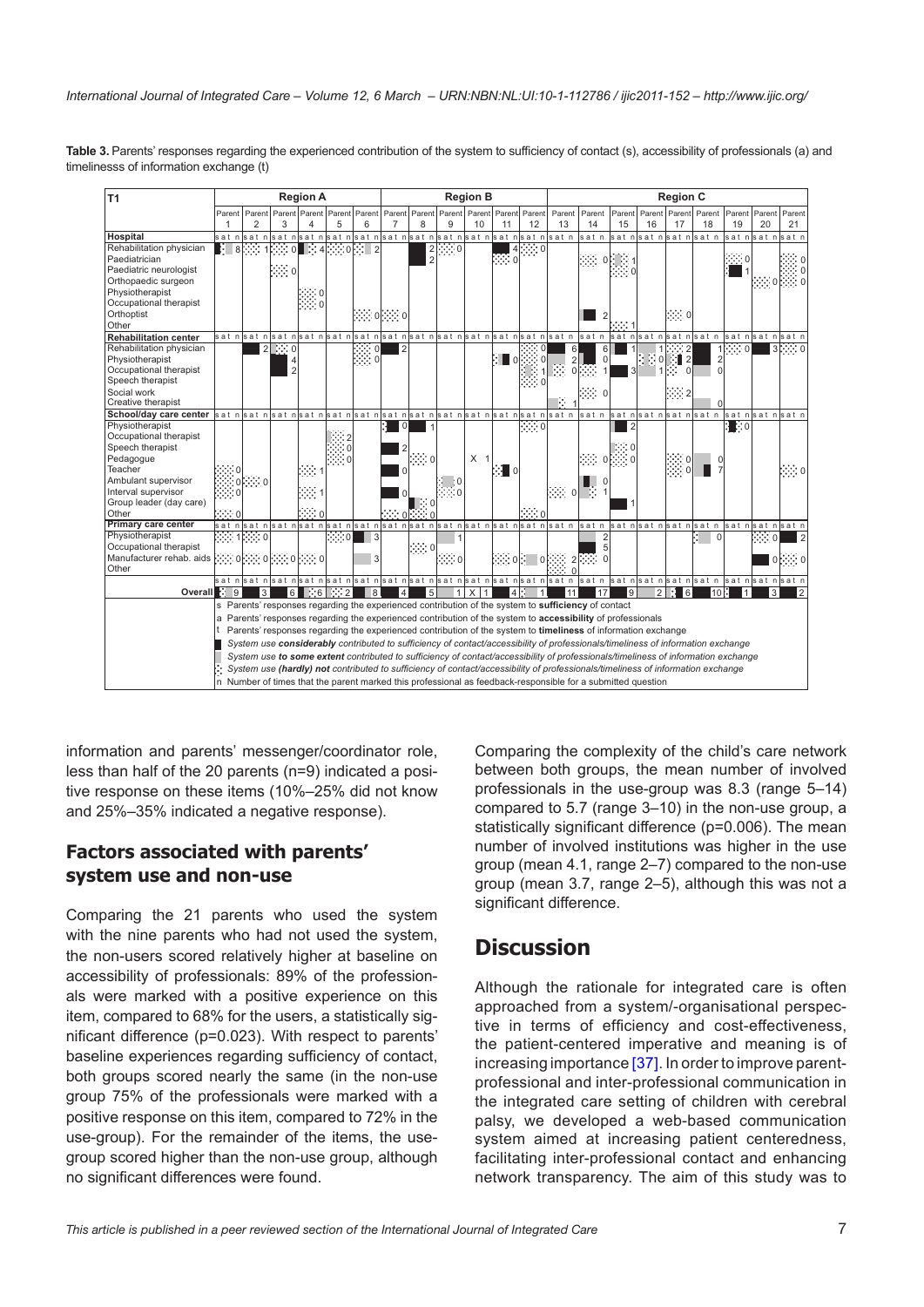evaluate parents' experiences regarding the system's contribution to their communication with involved professionals. Based on previous findings [\[21\]](#page-10-0), the system was expected to contribute to sufficient contact, timely information exchange, accessibility of professionals and consistency of information, as well as to decrease the need for parents to act as care coordinator and messenger of information between professionals. Of the 30 parents that participated in the six-months pilot, 21 had used the system. At baseline, all of them generally experienced good communication with the majority of professionals, but each parent also experienced gaps on one or more aspects, especially sufficiency of contact, accessibility of professionals and the coordinator/messenger role. This corresponds with findings in literature, in which parents reported being the only coordinators of care for their children or the primary method of communication between physicians [[7,](#page-9-0) [11](#page-9-0)]. Of the 20 users that completed the T1 questionnaire, all had experienced a contribution of the system on one or more aspects. The majority of parents indicated to have experienced a contribution of the system on sufficiency of contact, timely information exchange and accessibility of professionals, whereas consistency of information and the extent to which parents feel care coordinator or messenger of information seemed less influenced by the system. The higher experienced contribution on sufficiency, timeliness and accessibility could be due to a more direct impact of the system on these items, whereas the other aspects might be more dependent on other modes of communication (face-to-face/telephone contact) as well, each affecting consistency of information and the extent to which parents feel care coordinator/messenger of information. Improvement of these aspects might be stimulated through parent-professional discussion of these issues, in which parents are given choices about their role in communicating information between professionals [[11](#page-9-0)]. From a methodological point of view, the differences in experienced contribution could also be due to the fact that the items sufficiency, timeliness and accessibility were assessed by means of a scoring table (in which experienced contribution was operationalized on the level of individual professionals), whereas the system's contribution to the other items were assessed in more general terms by means of a 5-point Likert scale in which parents could only give overall scores. The choice for a more generic evaluation for these items was made after analysis of parents' responses in the baseline questionnaire, in which detailed evaluation per professional turned out to be less appropriate considering the inter-dependent nature inherent to these aspects of parentprofessional communication.

Although all users had experienced a contribution of the system on one or more aspects, the extent of the experienced contribution varied considerably: some parents experienced a contribution on only one aspect and for just one or two involved professionals, while other parents experienced a contribution on more aspects and for various professionals. This might be partly explained by parents' differing baseline experiences, but another factor might be the broad variation in frequency of system use (with a mean of n=8 questions/responses per parent, standard deviation 6 and range 2–20). Parents who used the system more frequently might be more likely to have experienced a contribution of the system, although our findings showed that just one submitted question could also positively contribute to parent-professional communication.

Considering the applied methodology to evaluate parents' experiences, the choice for detailed scoring tables was made in order to evaluate parents' experiences for each involved professional, and thereby to detect potential disciplines for whom the web-based system might have particular added value. Based on the findings in the present study, this seemed to be the case for the rehabilitation physician and the physiotherapist, whom parents frequently marked as feedback-responsible professionals in submitted questions, and for whom parents experienced a considerable system contribution to sufficient contact, accessibility and/or timely information exchange. However, the reliability of parents' responses was suboptimal, as could be seen in the total number of marked professionals in the baseline questionnaire question item. A more overall quantitative measure or qualitative evaluation might have additional value, although the possibility to detect changes per professional would be lost.

Of the participating parents, almost one-third had not used the system. At baseline, these parents scored significantly higher on accessibility of professionals, which might partly explain their non-use of the system: they already could reach their professionals relatively easily. In these situations of good accessibility of professionals, a web-based system might therefore be less indicated. In line with this, we found that the complexity of the care network (measured by means of the amount of involved professionals and institutions) was higher in the use-group than in the non-use group. Based on the differences found between the use- and non-use group, we hypothesize that the system may be especially valuable in patient populations with complex care networks involving multiple professionals and institutions, and less positive experiences with accessibility of professionals.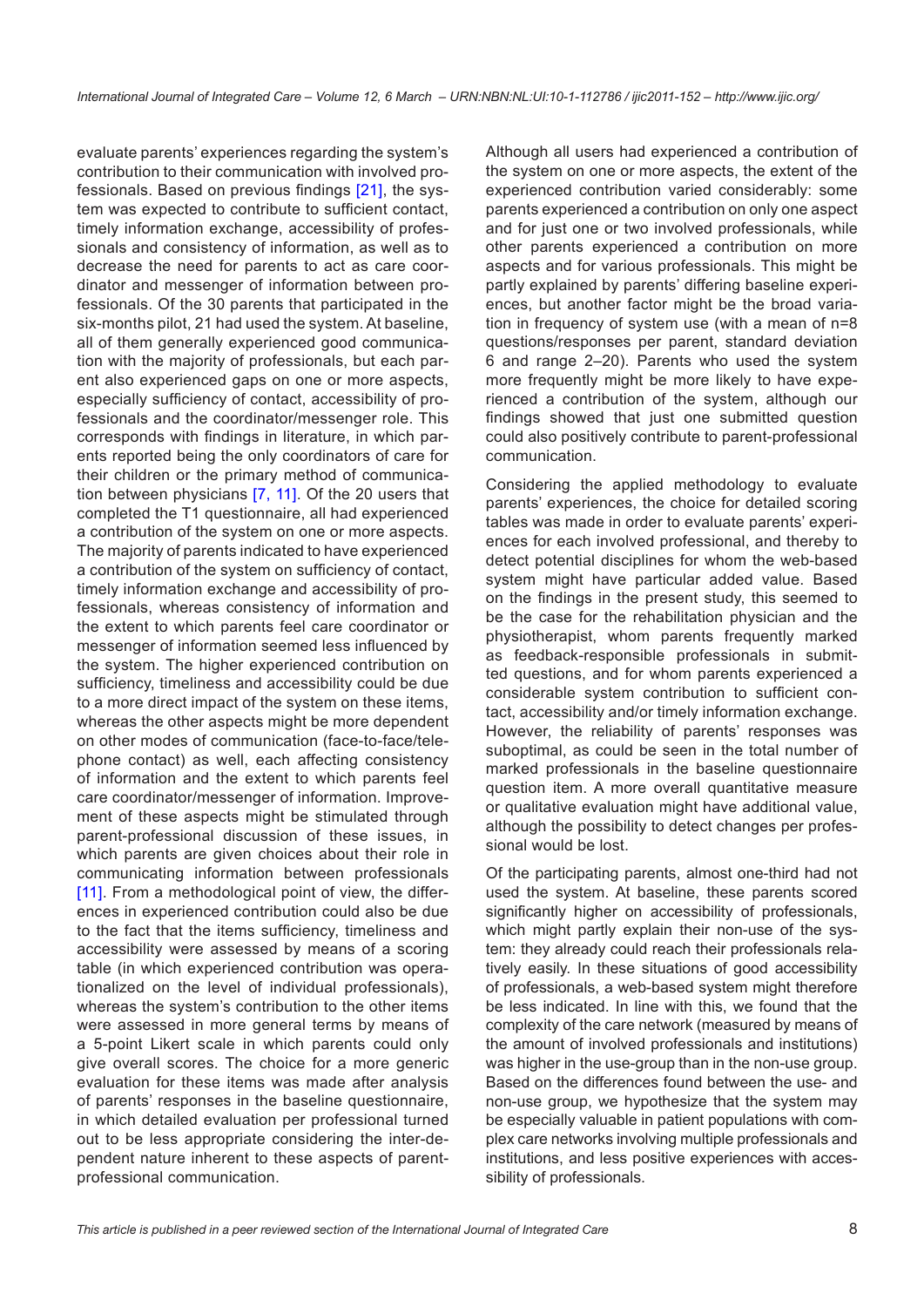*International Journal of Integrated Care – Volume 12, 6 March – URN:NBN:NL:UI:10-1-112786 / ijic2011-152 – http://www.ijic.org/*

# **Conclusions**

All users experienced a contribution of the system to parent-professional communication, although the extent of the experienced contribution varied considerably. The strength of the system appears to lie in its contribution to sufficient contact, timely information exchange and accessibility of professionals, whereas consistency of information and the coordinator/messenger role seemed less influenced by the system. In line with a staged approach of telemedicine evaluation, these findings can be taken into account in the further development of the system, ranging from optimization of the system by expanding consultation possibilities and providing insight into the consultation process, to a more specific definition of the system's target population, focusing on patient populations with complex care networks and problematic access to professionals. In addition, innovative methods such as social network analysis might be applied to gain insight into the strength of parentprofessional and inter-professional relationships as a proxy for success in integrated care [\[38](#page-10-0)].

## **Reviewers**

**Stephen J. Gentles**, MSc, McMaster University, Department of Clinical Epidemiology & Biostatistics, 1280 Main St W, Hamilton, ON, L8S 4K1, Canada

**K. Ann McKibbon**, PhD, Associate Professor, McMaster University, Department of Clinical Epidemiology & Biostatistics, 1280 Main St W, Hamilton, ON, L8S 4K1, Canada

**Ingrid Mur-Veeman**, Department of HSR, Maastricht University, School for Public Health and Primary Care (CAPHRI), Faculty of Health, Medicine and Life Sciences, P.O. Box 616, 6200 MD Maastricht, **Netherlands** 

**Christopher Stille**, MD, MPH, Professor and Head, General Academic Pediatrics, University of Colorado Denver/Children's, Hospital Colorado, 13123 East 16th Avenue, B032, Aurora, CO 80045, USA

One anonymous reviewer.

# **Appendix**

**Table X1.** System aims and corresponding functional specifications and technical requirements [[31](#page-10-0)]

| <b>Aims</b>                       | <b>Functional specifications</b>                                                                                                                                                                                                                                | <b>Technical requirements</b>                                                                                                                                                                                                                                                                                                                 |
|-----------------------------------|-----------------------------------------------------------------------------------------------------------------------------------------------------------------------------------------------------------------------------------------------------------------|-----------------------------------------------------------------------------------------------------------------------------------------------------------------------------------------------------------------------------------------------------------------------------------------------------------------------------------------------|
| centeredness<br>Patient           | - Enable parents to consult the professionals involved in<br>their child's care when necessary<br>- Enable professionals to consult parents when<br>necessary<br>- Enable consistency of information in the response<br>provided to parents                     | - Overview of the child's care network in which parents can tick mark<br>one or more professionals for consultation<br>- Overview of the child's care network in which professionals can tick<br>mark the child's parents for consultation<br>- Parents' assignment of one feedback-responsible professional for<br>the consultation question |
| professional<br>contact<br>Inter- | - Enable professionals to consult other professionals<br>involved in the child's care<br>- Notify professionals as soon as they are consulted or<br>responded to<br>- Enable inter-professional conference prior to feedback<br>to parents                      | - Overview of the child's care network in which professionals can tick<br>mark one or more professionals for consultation<br>- Automatic email-alerts with a hyperlink to the submitted question or<br>response<br>- Submitted reactions from professionals only visible among involved<br>professionals                                      |
| transparency<br>Network           | - Stimulate network contact over one-to-one<br>interactions<br>- Enable network-wide insight in the consultations<br>conducted<br>- Provide an up to date overview of which professionals<br>are involved in the child's care network                           | - Automatic copy of submitted question to other professionals in the<br>child's network (if preferred, parents can remove these automatic<br>copies)<br>- Up to date overview of the child's care network, specifying names<br>specialities and affiliations of the professionals involved                                                    |
| aims<br>General                   | - Provide open access information about system aims<br>and procedures<br>- Warrant safe information exchange<br>- Enable independent system administration and<br>assistance to system users when needed<br>- Up to date information regarding personal details | - Generally accessible website with project related information<br>- Secure log-in with SSL-encryption and retyping an alphanumerical<br>code<br>- Administrator menu for registration of system users and helpdesk<br>function<br>- Personal menu in which parents and professionals can edit their<br>personal details                      |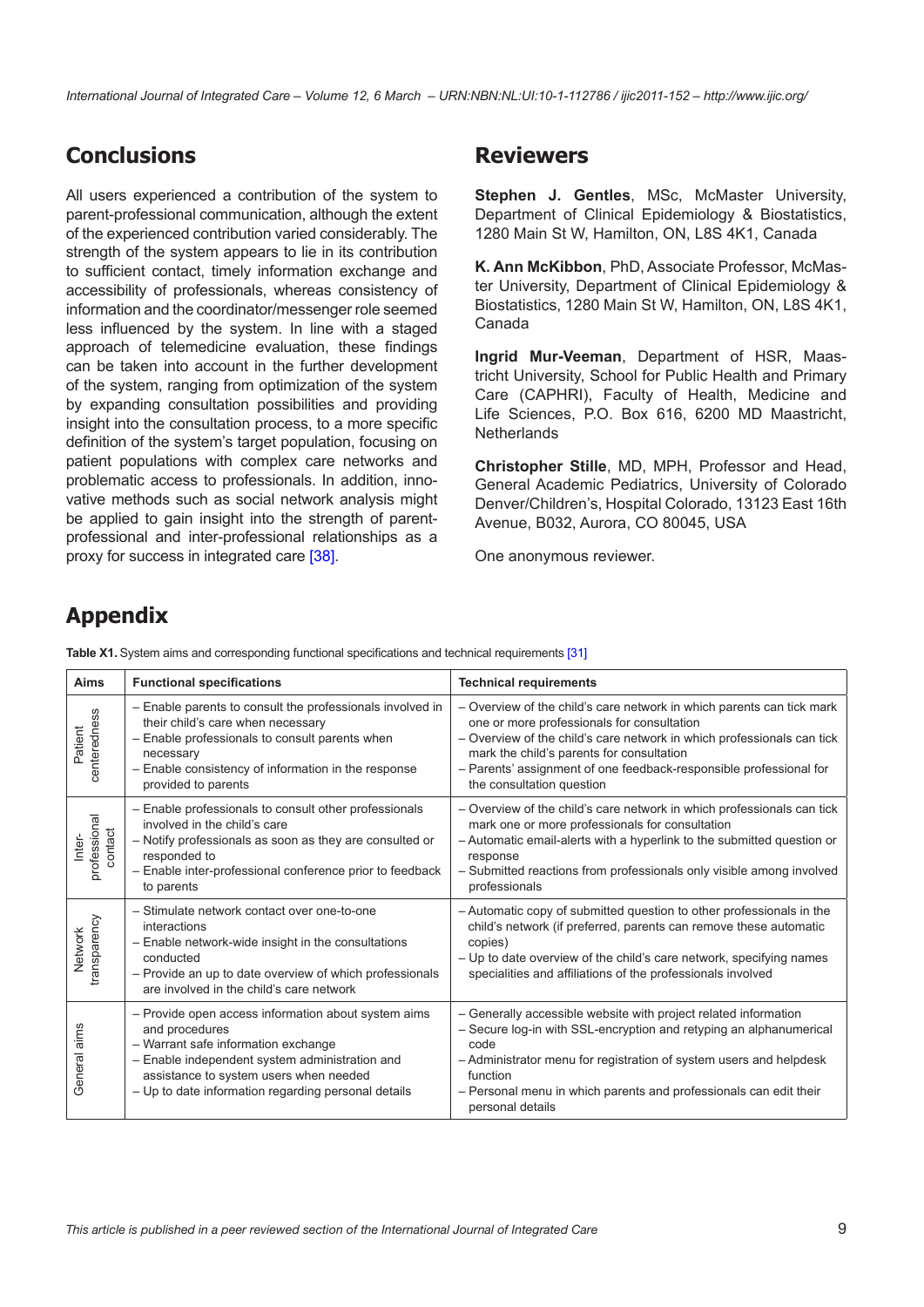<span id="page-9-0"></span>**Table X2.** Questionnaire items at baseline (T0) and after the pilot (T1). Items marked with \* were assessed by means of a scoring table in which parents could indicate their response for each involved professional

|                                                 | T0                                                                                                                                                                                          | Τ1                                                                                                                                                                                                                |
|-------------------------------------------------|---------------------------------------------------------------------------------------------------------------------------------------------------------------------------------------------|-------------------------------------------------------------------------------------------------------------------------------------------------------------------------------------------------------------------|
| Sufficiency of<br>contact                       | With this professional* I <i>[rarely] [occasionally] [usually]</i><br>had sufficient contact during the past 6 months                                                                       | For this professional* system use had [scarcely] [to some<br>extent] [considerably] contributed to sufficient contact                                                                                             |
| <b>Timeliness of</b><br>information<br>exchange | With this professional I <i>[rarely] [occasionally] [usually]</i> had<br>timely information exchange during the past 6 months                                                               | For this professional system use had [scarcely] [to some<br>extent] [considerably] contributed to timely information<br>exchange                                                                                  |
| Accessibility of<br>professionals               | This professional* was [rarely] [occasionally] [usually]<br>accessible for consultation during the past 6 months                                                                            | For this professional* system use had [scarcely] [to some<br>extent] [considerably] contributed to better accessibility<br>for consultation                                                                       |
| <b>Consistency of</b><br>information            | Of this professional* I [rarely] [occasionally] [usually]<br>received consistent information about my child's care                                                                          | According to your experience, did system use contribute<br>to obtaining consistent information? [5-point Likert-scale,<br>ranging from 'no, not at all' to 'yes, definitely']                                     |
| Parents as care<br>coordinator                  | With this professional* I <i>[rarely] [occasionally] [usually]</i><br>had to act as care coordinator in order to manage my<br>child's care during the past 6 months                         | Did you, as a result of using the system, less often have<br>to act as care coordinator in order to manage your child's<br>care?<br>[5-point Likert-scale, ranging from 'no, not at all' to 'yes,<br>definitely'] |
| Parents as<br>messenger of<br>information       | In the communication among the rehabilitation physician<br>and this professional* I [rarely] [occasionally] [usually]<br>had to act as messenger of information during the past 6<br>months | Did you, as a result of using the system, less often have<br>to act as messenger of information among involved<br>professionals?<br>[5-point Likert-scale, ranging from 'no, not at all' to 'yes,<br>definitely'] |

## **References**

- 1. Van Dyck PC, Kogan MD, McPherson MG, Weissman GR, Newacheck PW. Prevalence and characteristics of children with special health care needs. Archives of Pediatrics and Adolescent Medicine 2004;158:884–90.
- 2. AAP, AAFP, ACP, and AOA. Joint principles of the patient-centered medical home. Delaware Medical Journal 2007;80:21–2.
- 3. Van Wijngaarden JDH, De Bont AA, Huijsman R. Learning to cross boundaries: the integration of a health network to deliver seamless care. Health Policy: Education, Health Service Delivery and Regulation 2006;79:203–13.
- 4. Institute of Medicine. Crossing the quality chasm: a new health system for the 21st century. Washington, DC: National Academy Press; 2001.
- 5. Stille CJ, Antonelli RC. Coordination of care for children with special health care needs. Current Opinion in Pediatrics 2004;16:700–5.
- 6. Wagner EH, Bennett SM, Austin BT, Greene SM, Schaefer JK, Vonkorff M. Finding common ground: patient-centeredness and evidence-based chronic illness care. Journal of Alternative and Complementary Medicine 2005;11:S7–15.
- 7. Miller AR, Condin CJ, McKellin WH, Shaw N, Klassen AF, Sheps S. Continuity of care for children with complex chronic health conditions: parents' perspectives. BioMed Central Health Services Research 2009;9:242.
- 8. American Academy of Pediatrics. Council on Children with Disabilities. Care coordination in the medical home: integrating health and related systems of care for children with special health care needs. Pediatrics 2005;116:1238–44.
- 9. Kogan MD, Strickland BB, Newacheck PW. Building systems of care: findings from the national survey of children with special health care needs. Pediatrics 2009;124:S333–6.
- 10. Bitsko RH, Visser SN, Schieve LA, Ross DS, Thurman DJ, Perou R. Unmet health care needs among CSHCN with neurologic conditions. Pediatrics 2009;124:S343–51.
- 11. Stille CJ, Primack WA, McLaughlin TJ, Wasserman RC. Parents as information intermediaries between primary care and specialty physicians. Pediatrics 2007;120:1238–46.
- 12. Surveillance of Cerebral Palsy in Europe (SCPE). Surveillance of cerebral palsy in Europe: a collaboration of cerebral palsy surveys and registers. Developmental Medicine and Child Neurology 2000;42:816–24.
- 13. Odding E, Roebroeck ME, Stam HJ. The epidemiology of cerebral palsy: incidence, impairments and risk factors. Disability and Rehabilitation 2006;28:183–91.
- 14. Paneth N, Hong T, Korzeniewski S. The descriptive epidemiology of cerebral palsy. Clinics in Perinatology 2006;33:251–67.